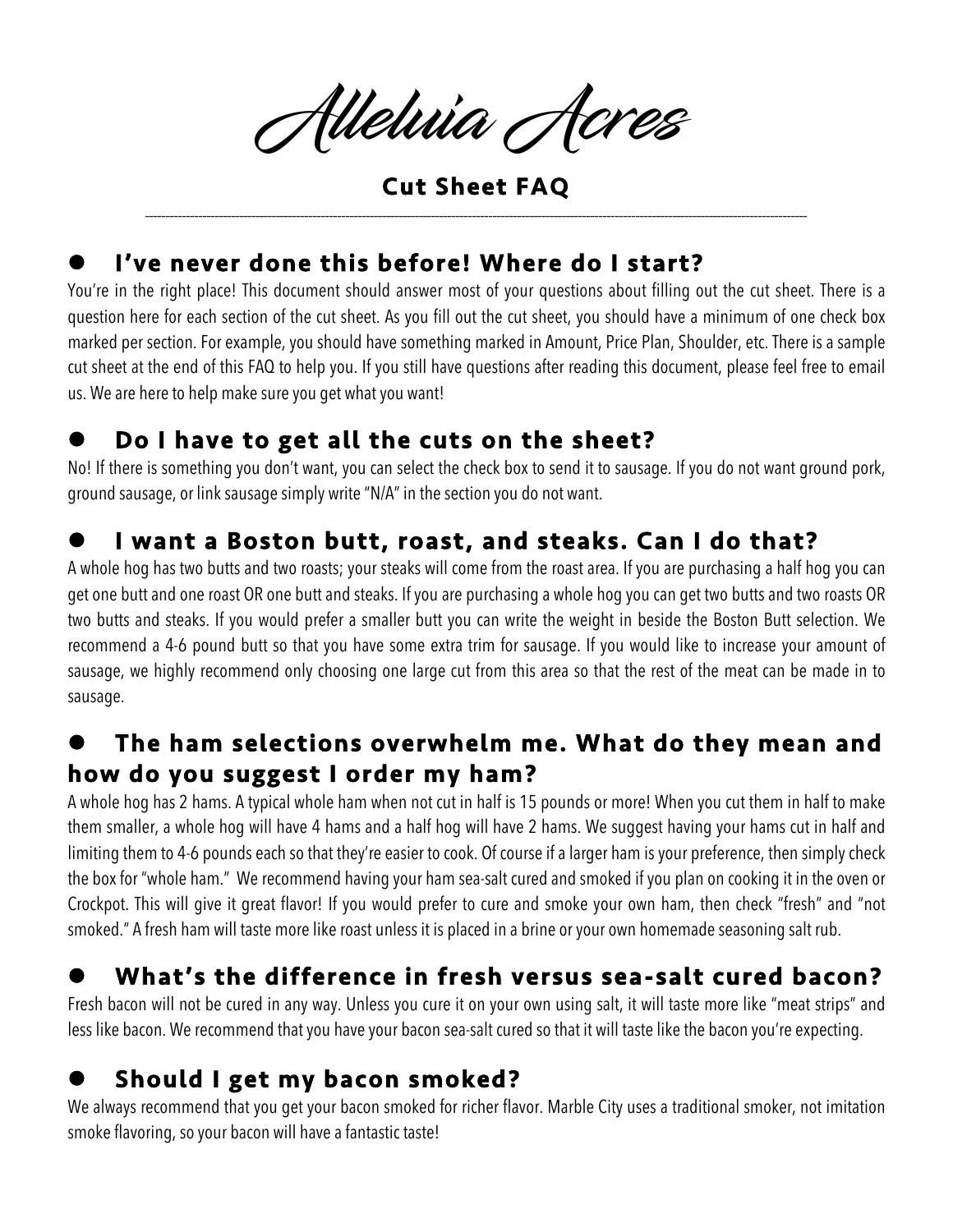## What does preferred number of chops mean? What should I choose for my chop selection?

The average whole hog will have 30-40 chops and a half hog will have 15-20 when cut .75" thick. If you would like the most amount of chops possible, then leave the preferred number section blank. However, if you would like a smaller amount so that more of your chops can go to sausage, write the number of chops you would prefer in the blank. We recommend having your chops cut with the bone in for richer flavor, but that is absolutely up to your preference. We also recommend packaging them 1 or 2 per pack; packaging more than 2 chops in one pack can compromise your seal.

## How big is the tenderloin and how many can I get?

One whole hog has 2 tenderloins that average 1 pound each. The tenderloin comes from the same section as the chops. Selecting a tenderloin will decrease the maximum amount of chops you get back.

#### I want plenty of sausage! How can I get that?

In both half and whole hog orders we recommend limiting your amount of large cuts to get more sausage. Our hogs are very lean and will yield less than 5 pounds of ground meat on a whole hog if you select all of your large cuts. We suggest choosing either a butt or roast (not both) and trimming down your half hams to 4-5 pounds to get more sausage. This will allow for around 30 pounds of ground meat on a whole hog. Ground meat can be made in to just ground pork, or sausage. To get the most amount of sausage possible, you can turn the whole hog in to sausage. You can only get sausage links on a whole hog since it requires 25 pounds minimum, unless you turn all of your big cuts on a half hog in to sausage. We recommend choosing either link sausage or breakfast sausage, depending on your cooking preferences.

#### I don't want any sausage, what do I do?

In order to limit the amount of ground that is left over, select as many large cuts as possible for a half or whole hog.

## What's the difference in fresh ground and breakfast sausage?

Fresh ground is not seasoned and has the same consistency as ground beef. It comes in one-pound packages. We highly recommend trying fresh ground pork because it makes fantastic burgers! Breakfast sausage also comes in one-pound packs but is seasoned to use as breakfast patties, sausage balls, gravy, or in your favorite breakfast casserole recipe.

# Do I have to get link sausage?

Not at all! If you do not want link sausage, simply write N/A in this space.

# What link sausage flavor do you recommend?

The link sausage absolutely depends on your flavor preferences. Bratwurst and Italian are both good mild choices, while Chorizo is a smokier spice and Jalapeno is spicy. Remember that link sausage requires a minimum of 25 pounds, which is only available when very few or no large cuts are selected.

#### Still unsure about how to fill out your cut sheet? View our half hog and whole hog sample sheets on the next page.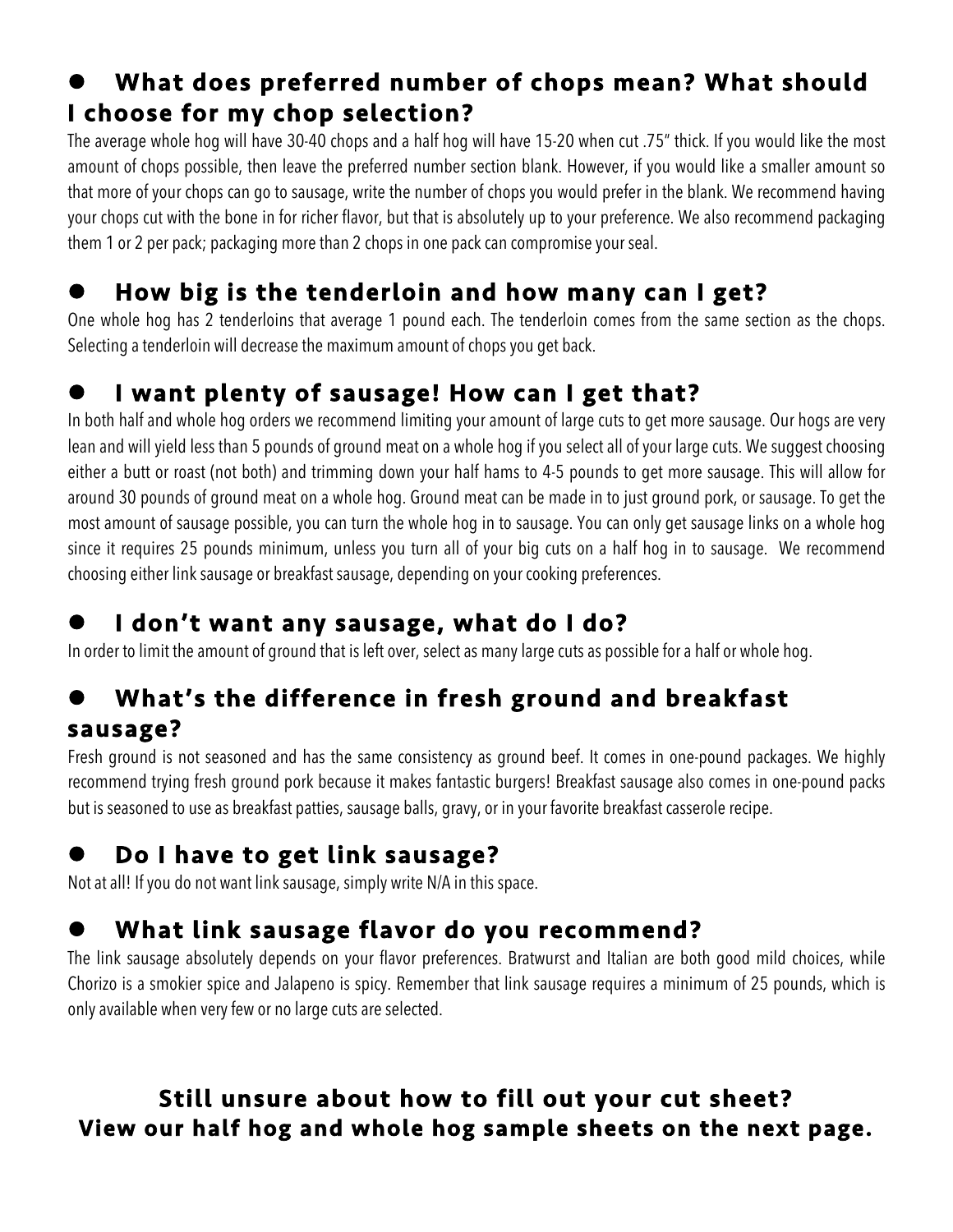Alleluia Acres

| <b>Half &amp; Whole Pork Cut Sheet</b>                                                                                  |                                                                                                                              |  |
|-------------------------------------------------------------------------------------------------------------------------|------------------------------------------------------------------------------------------------------------------------------|--|
| jammy<br>Name:                                                                                                          | Sample<br>Phone: $(123)$ 450-7890                                                                                            |  |
| Address: 123                                                                                                            | filabaster, M 35007<br>Drive<br>U(1)                                                                                         |  |
|                                                                                                                         |                                                                                                                              |  |
| Please check the cut options you would like for each category below.<br><b>HALF HOG</b><br>図                            |                                                                                                                              |  |
| <b>AMOUNT</b>                                                                                                           | <b>WHOLE HOG</b><br>$\Box$                                                                                                   |  |
| <b>PRICE PLAN</b>                                                                                                       | ALL INCLUSIVE (\$6.50/lb)<br><b>EX STANDARD (\$3.50/lb)</b><br>O                                                             |  |
| <b>Shoulder</b>                                                                                                         | Boston Butt ( __ lbs per butt)<br>Ο                                                                                          |  |
| *A whole hog has 2<br>butts and 2 roasts.<br>If you want steaks,<br>choose either a butt<br>or a roast.                 | <b>Shoulder Roast</b><br>o                                                                                                   |  |
|                                                                                                                         | 1"<br><b>Steaks</b><br>Thickness: $\Box$<br>.5 <sup>n</sup><br>О<br>O                                                        |  |
|                                                                                                                         | I do not want shoulder cuts, please turn this in to sausage.<br>M                                                            |  |
| Ham                                                                                                                     | Sea Salt Cured<br>Fresh<br>$\Box$<br>OR                                                                                      |  |
| *A whole hog has 2<br>hams. A half hog<br>has 1 ham.<br>*Salt cured and                                                 | <b>M</b><br>Smoked<br>OR<br><b>Not Smoked</b><br>O                                                                           |  |
|                                                                                                                         | $\mathbf{X}$ Cut in Half ( $\mathbf{S}$ lbs per ham)<br>Whole Ham<br>OR<br>α                                                 |  |
| smoked hams are                                                                                                         | 闃<br>Bone-in<br><u>OR</u><br>Bone-out<br>Ω                                                                                   |  |
| \$3 more per pound.                                                                                                     | I do not want ham, please turn this in to sausage.<br>О                                                                      |  |
| <b>Bacon</b>                                                                                                            | Sea Salt Cured<br>Fresh<br><u>OR</u><br>α<br>囟                                                                               |  |
| *Bacon is pre-sliced<br>1lb. packs.<br>*Salt cured and<br>smoked bacon is \$3<br>more per pound.                        | 闃<br><b>Not Smoked</b><br>Smoked<br>OR<br>o                                                                                  |  |
|                                                                                                                         | 図<br><b>Thick Slice</b><br>OR<br><b>Thin Slice</b><br>ο                                                                      |  |
|                                                                                                                         | I do not want bacon, please turn this in to sausage.<br>Ω                                                                    |  |
| <b>Pork Chops</b>                                                                                                       | 図<br><b>Boneless</b><br>Bone-in<br><b>OR</b><br>$\Box$                                                                       |  |
| *We suggest bone-in<br>chops for richer flavor.<br>*Select a lower<br>preferred number of<br>chops for more<br>sausage. | Thickness: $\Box$ .5"<br>Ă.<br>.75"<br>$\Box$                                                                                |  |
|                                                                                                                         | Preferred Number of Chops: $\overline{10}$<br>Amount Per Package:<br>$\overline{2}$<br>0<br>1                                |  |
|                                                                                                                         | I do not want pork chops, please turn this in to sausage.<br>$\Box$                                                          |  |
| <b>Spare Ribs</b>                                                                                                       | <b>Whole Racks</b><br>I do not want ribs.<br><b>DÍ</b><br><b>Half Racks</b><br><b>OR</b><br><b>OR</b><br>О<br>α              |  |
| <b>Tenderloin</b>                                                                                                       | No<br>図<br>Ω<br>Yes<br>OR                                                                                                    |  |
| <b>Sausage</b>                                                                                                          | Breakfast Sausage (Mild OR Spicy)<br>國<br>Fresh Ground (no seasoning)<br>N<br>$\sqrt{a}$                                     |  |
| <b>Link Sausage</b>                                                                                                     | Link sausage is great for the grill and comes 3-4 links per 1-pound pack. It is an additional \$1.85                         |  |
| *The average whole<br>hog will yield 30<br>pounds of sausage<br>when limiting large<br>cuts.                            | per pound and requires a minimum of 25 pounds per flavor.                                                                    |  |
|                                                                                                                         | Choose one flavor of link sausage:<br>Jalapeno (spicy)<br>Italian<br>Chorizo (spicy)<br><b>Bratwurst</b><br>Ο<br>О<br>O<br>U |  |
|                                                                                                                         |                                                                                                                              |  |
| <b>Optional Cuts</b>                                                                                                    | <b>Neck Bones</b><br>Hocks<br>國<br>None<br>Liver<br>Fat<br>Ω<br>Ω<br>Jowl<br>◘<br>О<br>□                                     |  |